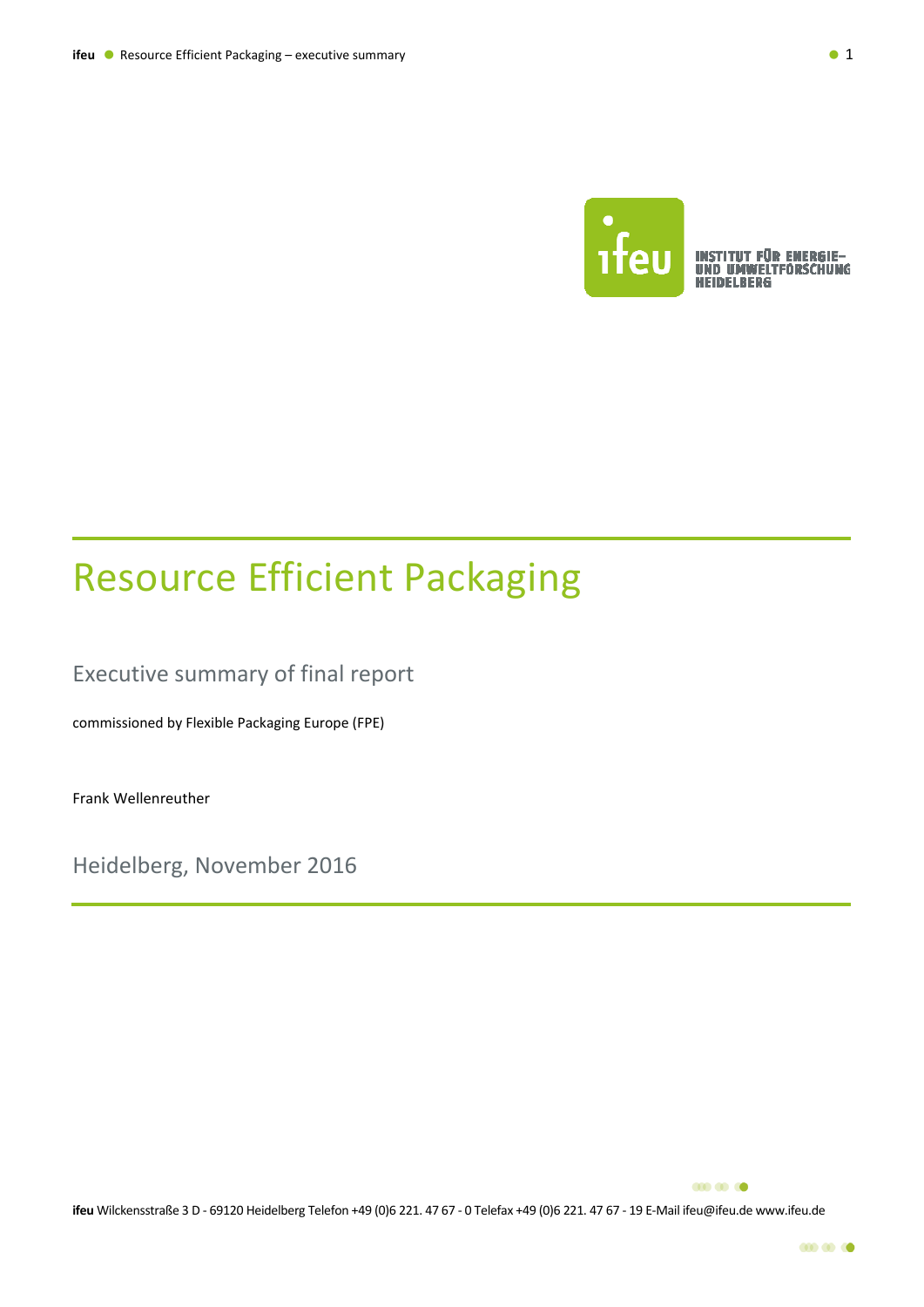A recent study on the potential packaging waste prevention by the usage of flexible packaging and its consequences for the environment done by the Institute for Energy and Environmental Research (ifeu) for Flexible Packaging Europe (FPE) in 2014 showed that the substitution of non-flexible packaging by flexible packaging would significantly reduce the amount of primary packaging waste in Europe and also benefit the environment in regard to climate change and resource consumption, despite of significantly lower recycling rate for flexible packaging. It also revealed a close connection between waste prevention and resource efficiency.

This study aims to define resource efficient packaging and to develop a method for measuring the resource efficiency of packaging. This definition and methodology could serve to support waste reduction through prevention and increase resource efficiency both of which are priorities in the European Union's environmental strategy.

To assess packaging resource efficiency in the context of the Circular Economy, a three metric model is proposed:

- Cumulated Energy Demand (fossil and nuclear energy)
- Cumulated Raw Material Demand (including energy resources and feedstock material)
- Waste for disposal (landfill or incineration)

The model is presented as a three-sided graph:

## **Cumulated Energy Demand**



Waste to final disposal (not recycled)

**Cumulated Material Resource Demand** 

Resource Efficient Packaging would therefore be defined as a packaging solution combining the minimised use of material and energy throughout its lifecycle with the minimized amount of material losses (meaning not recycled).

Although this metric is primarily a relative metric to compare the resource efficiency of different packaging systems performing the equivalent function, it can also be used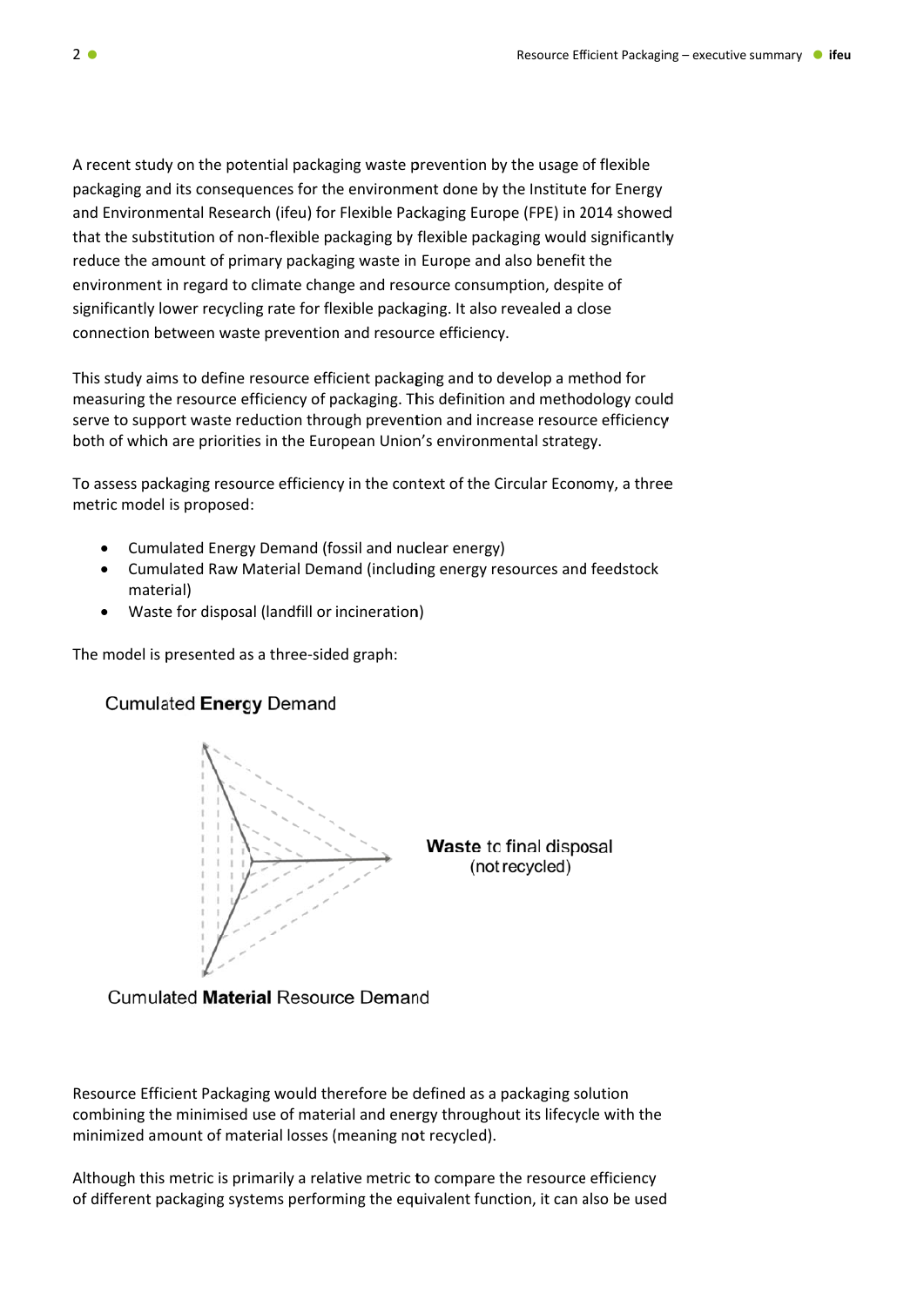to compare the performances of different average packaging mixes. Both types of comparative assessment are applied in the study.

In the study a laminated flexible pouch packaging solution for 460 ml long-life pasta sauce is compared to three alternative non-flexible packaging systems; a steel can, a glass jar, and a plastic pot. The results reveal that the laminated pouch solution (taking into account the complete packaging system including also secondary and tertiary packaging) was more resource efficient in all three metrics than the alternative solutions despite the pouch assuming a zero-recycling rate.

The following figure shows the results of the three comparisons:



The other case studied is the comparison of the average flexible packaging system mix currently used in Europe for fast moving consumer goods (FMCG) relative to a baseline representing all FMCG packaging in Europe. The results show significantly higher performances for flexible packaging system on all three-regarded metrics as compared to the average European packaging and highlight the resource efficient superiority of flexible packaging despite the unfavourable recycling rate. The clear superiority of flexible packaging is still valid when the compared European packaging baseline is

 $\bullet$  3